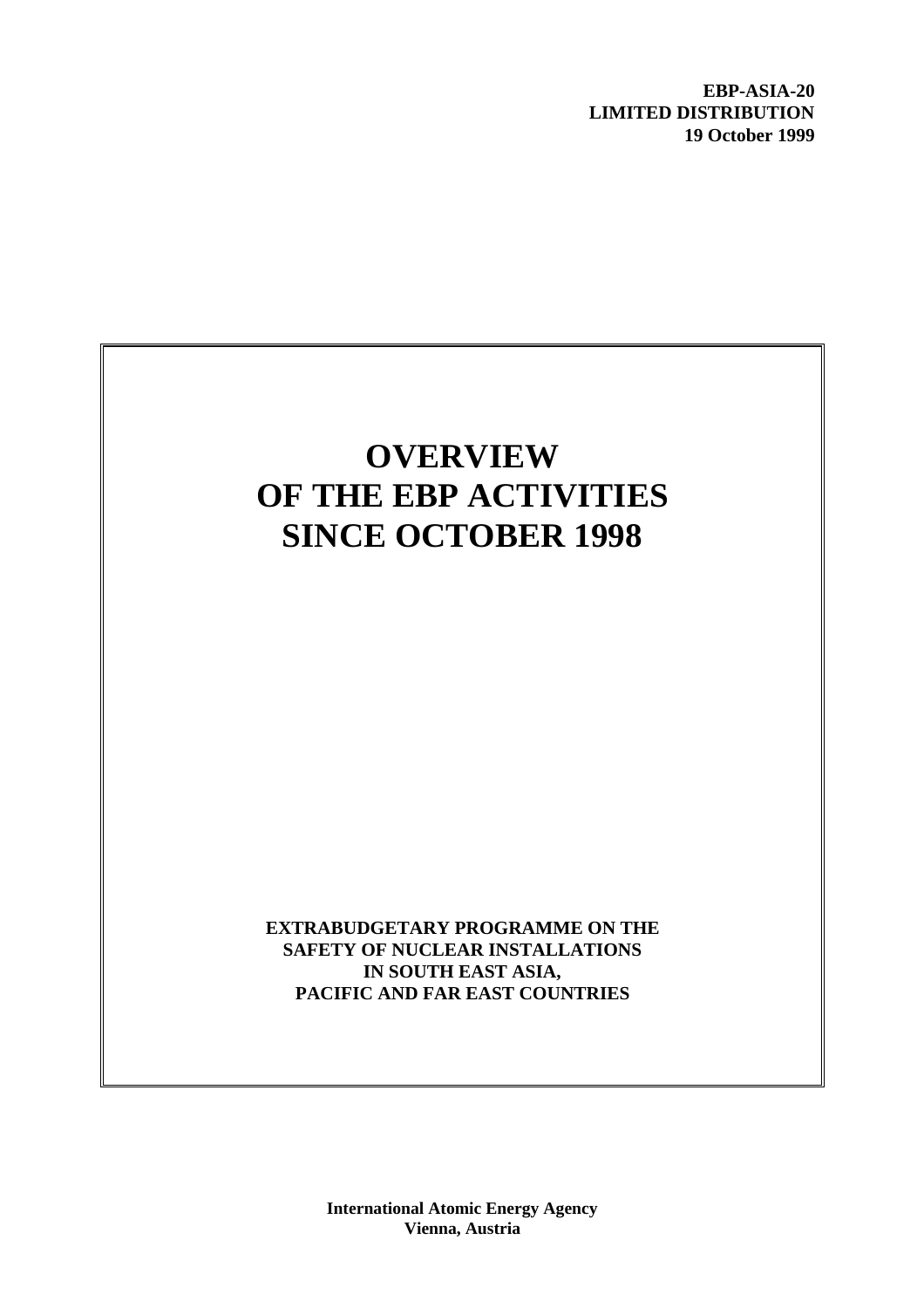#### **International Atomic Energy Agency**

#### **Extrabudgetary Programme (EBP) on the Safety of Nuclear Installations in the South East Asia, Pacific and Far East Countries**

#### **OVERVIEW OF THE EBP ACTIVITIES SINCE OCTOBER 1998**

#### **I. INTRODUCTION**

The last Advisory Group Meeting (AGM) for the EBP, which was held at the IAEA Headquarters in Vienna on October 5-6, 1998, reviewed the scope of IAEA activities proposed by the Secretariat for 1999-2000. In addition, the AGM requested the Secretariat to prepare a Progress Report, including the evaluation of new requests presented during the AGM, a revised action plan on the basis of the evaluation, and the activities implemented from October 1998 until March 1999. The Progress Report (EBP-ASIA-14) was sent at the end of March 1999, to the representatives from countries participating in the EBP.

This document describes the activities from April to September 1999 and the activities planned after this AGM up to the end of 1999.

#### **II. ACTIVITIES IMPLEMENTED FROM APRIL TO SEPTEMBER 1999**

This section reviews the outline and results of the activities implemented after the Progress Report was issued in March 1999.

#### II.1. PROGRAMME MANAGEMENT

### **II.1.1. Database**

A database has been developed to manage the entire set of activities of the EBP. For each activity, besides the basic managerial information, this database includes: the Country Nuclear Safety Profiles (CNSPs), the objectives of each activity, the results achieved and the full text of the related reports.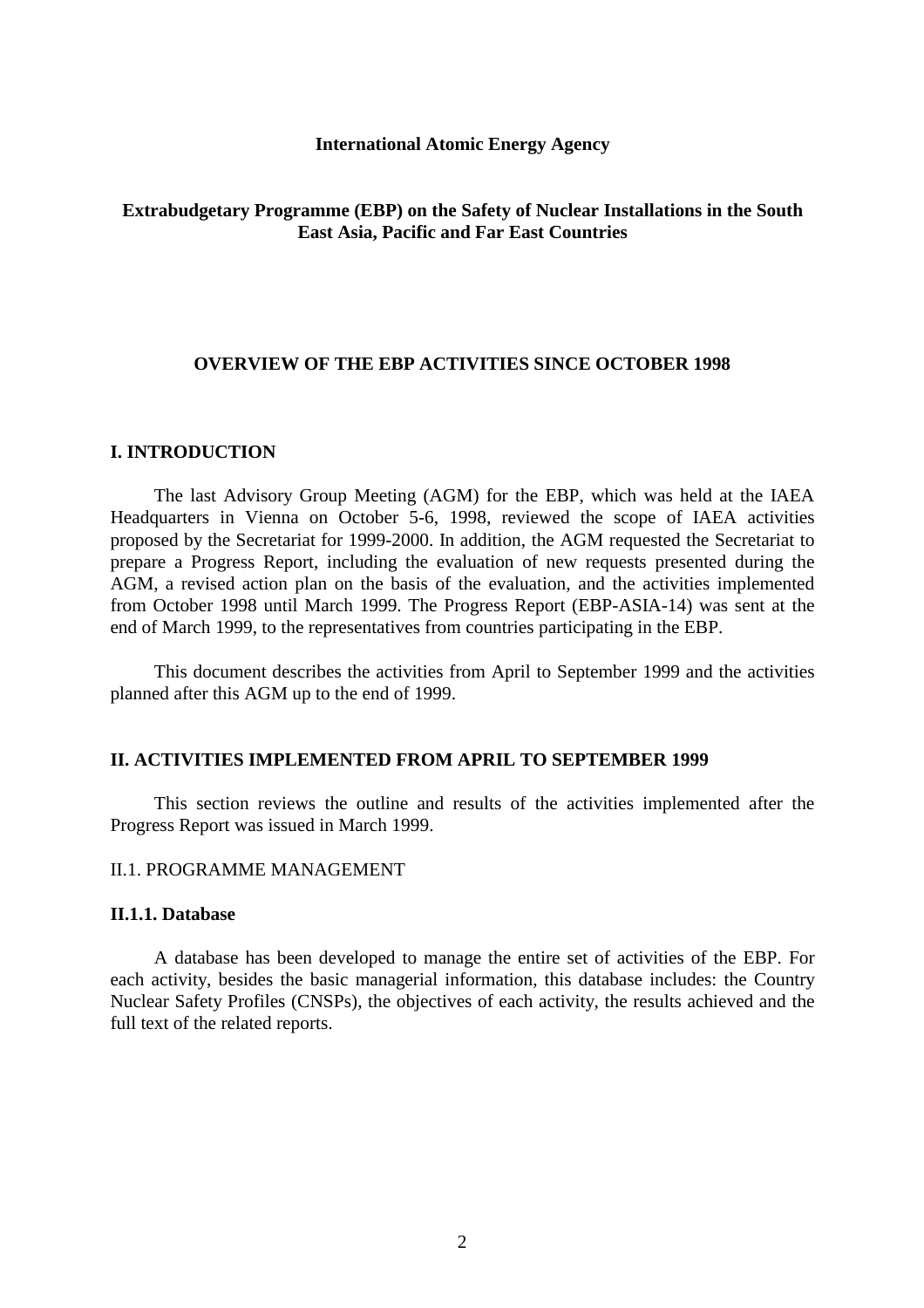### **II.1.2. Update of CNSP**

The update of the CNSPs is a continuous process. The main sources of information for this update are:

- The technical visits and experts' mission carried out in the framework of the EBP;
- Other Agency missions; and
- New information provided by each country.

In 1999, the CNSPs of China, Indonesia and Viet Nam have been updated.

#### II.2. REGIONAL ACTIVITIES

## **II.2.1. Training Workshop on the Consolidation of an Adequate Legal Framework for the Safe and Peaceful Use of Nuclear Energy**

Date: 25-28 May 1999

Place: Taejon, Republic of Korea

Objective and results:

This workshop was organized by the IAEA and hosted by the Korea Institute of Nuclear Safety (KINS).

The objective of the workshop, which was the first one on nuclear legislation related issues organized by the IAEA for countries of East Asia and the Pacific region, was to provide training to the participants from these countries and exchange information on legal framework for the safe and peaceful use of nuclear energy. The workshop focused on matters related to the legal framework governing the safety of radiation protection and safety of radiation sources, and legal issues related to the physical protection of nuclear material and security of sources.

The workshop encompassed presentations from IAEA experts on selected topics, presentation from participants on their national legal framework, and on their national experiences and practical exercises involving the interaction between country participants and the IAEA team. Through the workshop, the participants increased their awareness of the importance of having an adequate legal framework governing the safe and peaceful uses of nuclear energy. The country participants identified potential areas in which adequate legislation is needed in their countries in following areas: strengthening of the Regulatory Authority; safety of radioactive waste management; transport of nuclear material; physical protection; emergency preparedness and response and liability for nuclear damage.

The workshop was done and funded by Department of Technical Co-operation (TC) and Legal Division (MTLG) of the IAEA.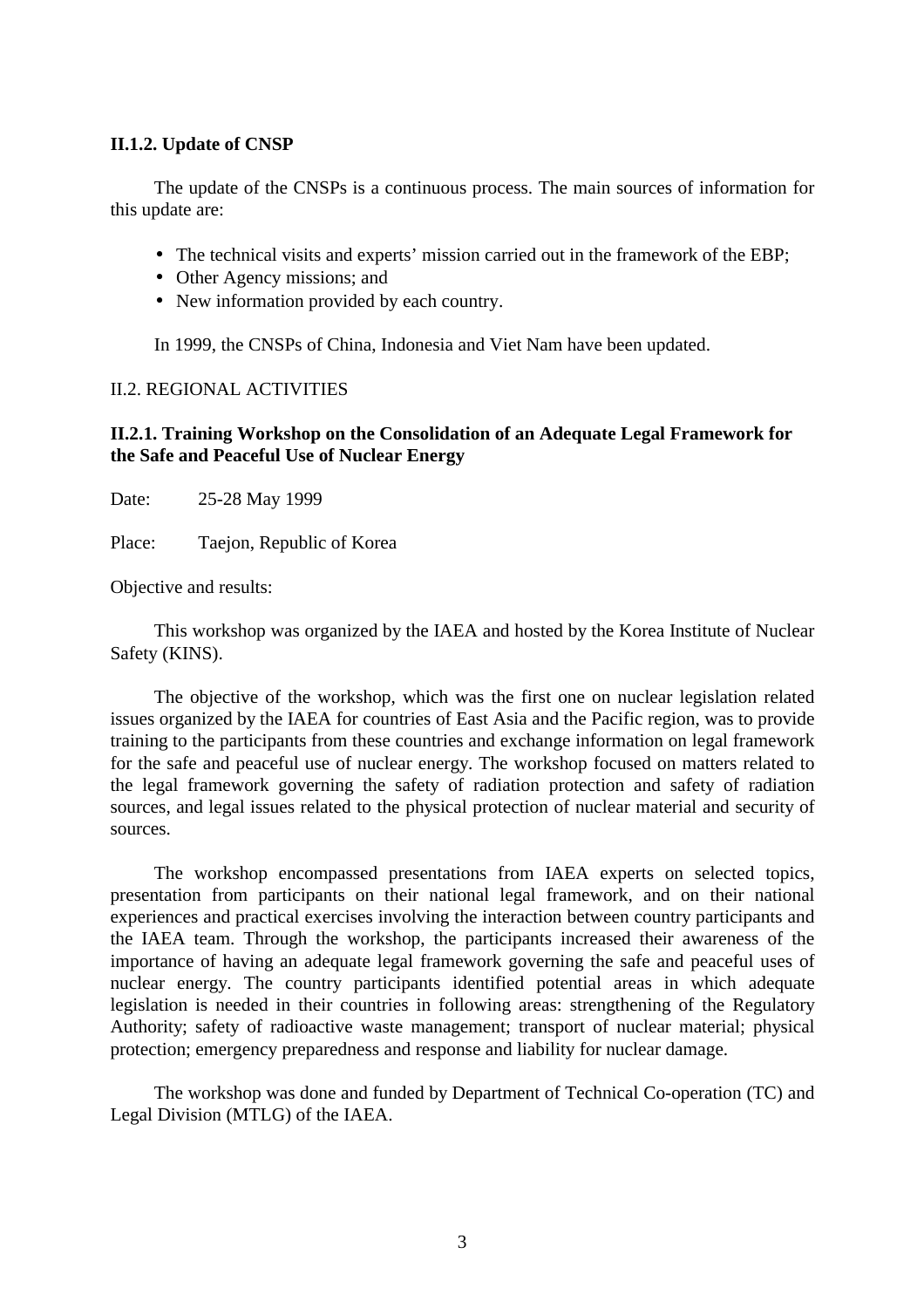#### II.3. NATIONAL ACTIVITIES

#### **II.3.1. China**

*(i) Technical Visit for Development of Country Nuclear Safety Profile*

Date: 10-14 May 1999

Place: Beijing, China

Objective and results:

The objective of this visit was to review the second draft of the Country Nuclear Safety Profile (CNSP) for China and to collect information to complete the chapter on research reactors.

The mission visited the China Atomic Energy Authority (CAEA), the National Nuclear Safety Administration (NNSA), China National Nuclear Corporation (CNNC), and the Institute of Nuclear Energy Technology (INET).

Apart from small changes, the Chinese counterparts agreed with the updated CNSP for China. At INET, information about research reactors, which was a part of the CNSP, was also collected.

#### *(ii) Workshop on External Events PSA*

Date: 17-21 May 1999

Place: Beijing, China

Objective and results:

This workshop was on "External events and external events PSA" as related to the Lianyungang NPP (LNPP). During the workshop, following the presentations by IAEA and outside experts, several key issues to the LNPP including probabilistic seismic hazard assessment and evaluation of coastal flooding have been discussed.

The workshop was of great interest to all the participating organizations. The main benefit of the workshop was the preparation for the external events PSA of the LNPP and evaluation of external hazards for the LNPP in line with international practice and the IAEA Safety Guides.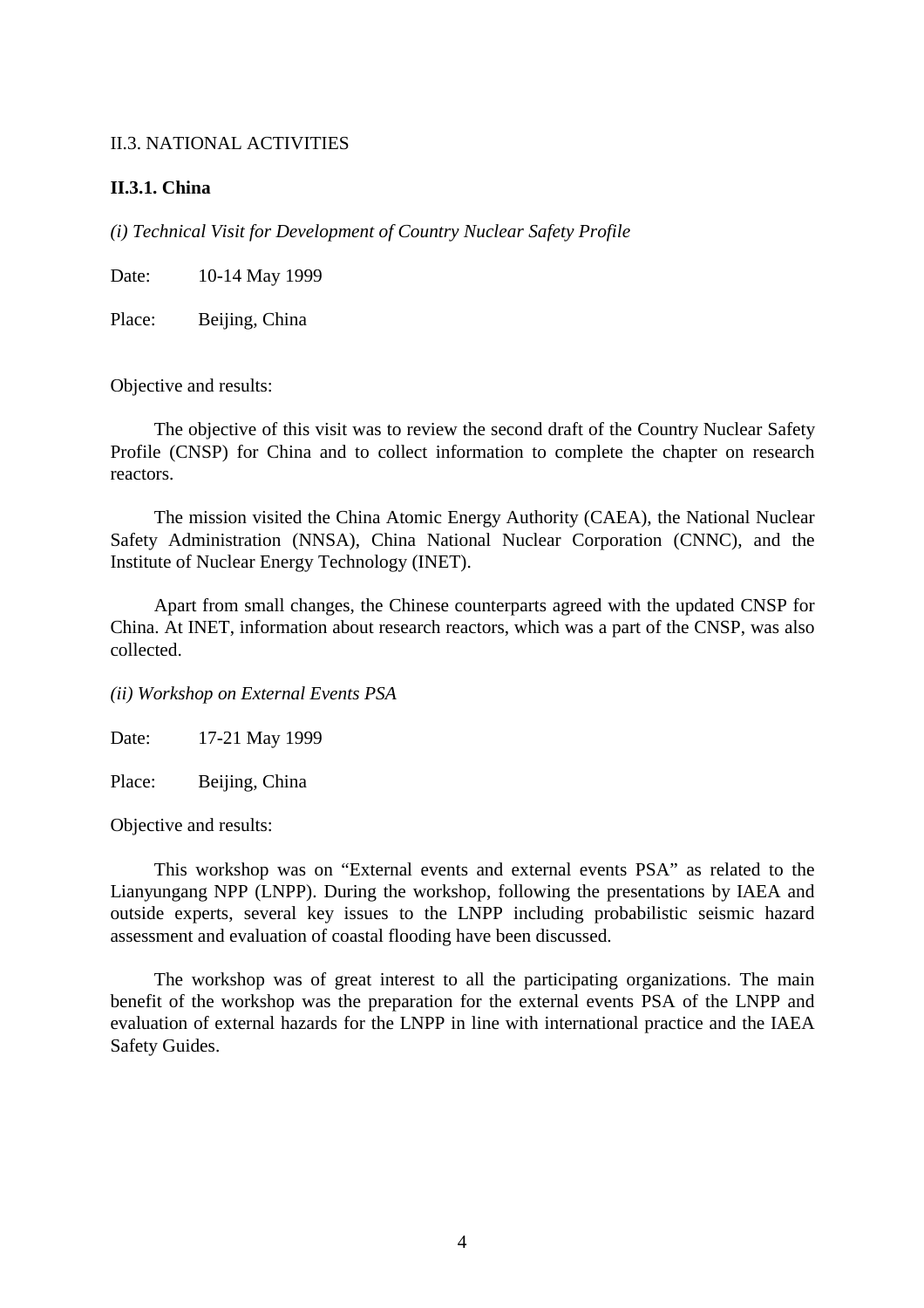*(iii) Group Training on Methods and Tools for Training Operations Personnel*

Date: 12-23 April

Place: Madrid, Spain

Objective and results:

The Spanish company, Tecnatom,S.A, hosted this training which intended to enhance personnel training programme and operational capabilities in China. Experts from governmental organization and senior managers responsible for operation/training at nuclear power plants in China attended. The training was financially supported by Spain in the frame of the EBP.

The training focused on:

- Personnel training methodology and implementation, including general training policy, training programme, training tools, organization of training, evaluation of training system
- Simulation technologies, including modelling tools, computer platforms, organization and methodology for simulator projects
- Operation support, including emergency planning, accident management, man-machine interface

The training was considered very useful by the Chinese participants.

### **II.3.2. Indonesia**

*(i) Pre-IRRT Mission for BAPETEN*

Date: 21-25 June 1999

Place: Jakarta, Indonesia

#### Objective:

This mission was focused on the regulatory practices for the existing research reactors and any future nuclear power plant option that may be chosen. The main objective of the mission was to assist the Indonesian regulatory body in its future development when and if Indonesia decides to embark on a nuclear power programme.

#### Results:

Discussions were far ranging covering existing arrangements and future plans to adopt the nuclear option, the whole scope of the legal and governmental infrastructure, and the further development of an effective regulatory body. The IRRT mission realized that Indonesia has taken the necessary steps in establishing an independent regulatory body by separating the regulatory body and promotional functions. Nevertheless, much further work needs to be done. The following priorities have been identified by the IRRT members: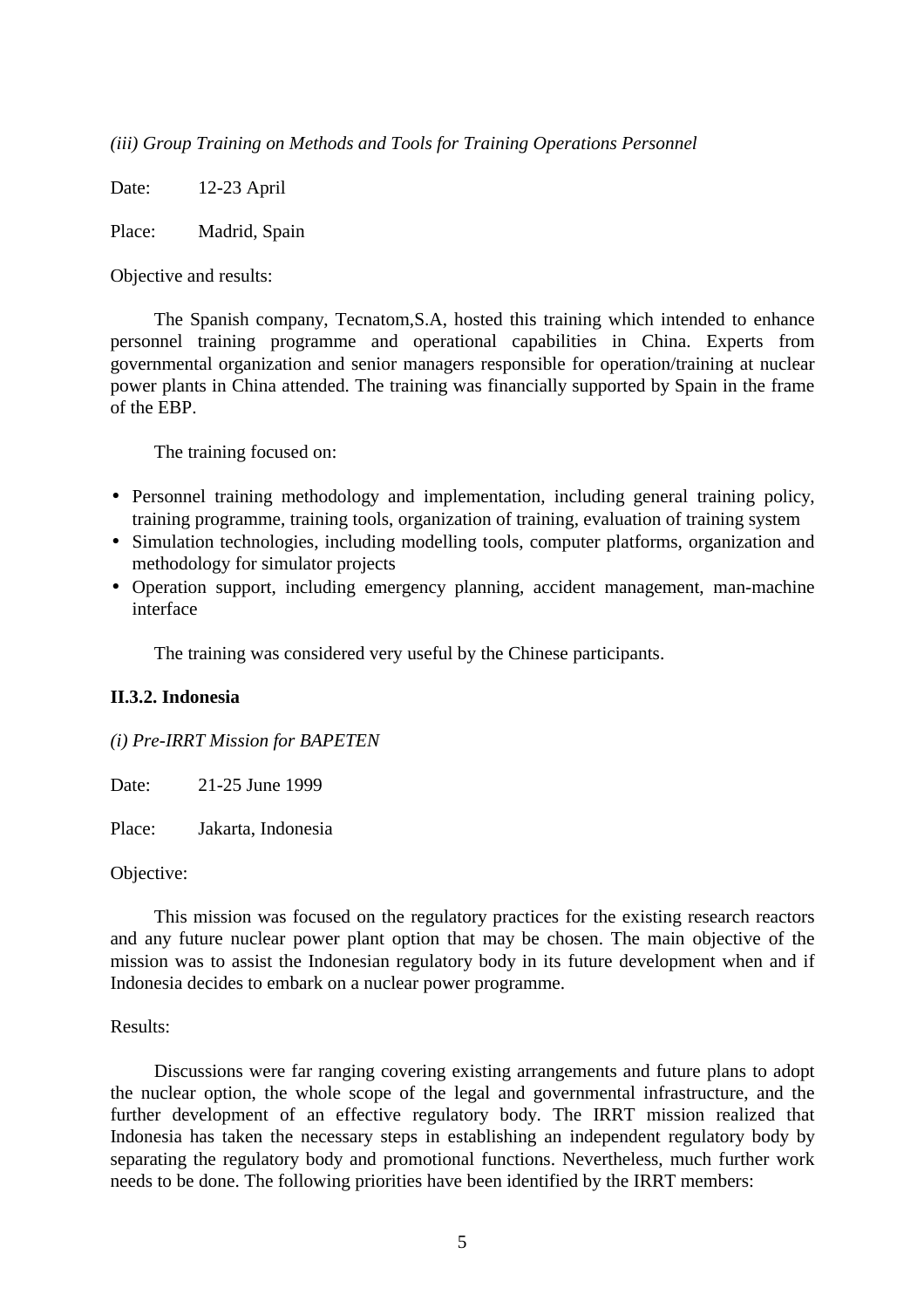- In view of the present and possible future nuclear power programme development in Indonesia, the Government should recognize the prime importance of a strong, competent and well resourced regulatory body; its adequate staffing is essential.
- The legislative framework both for the operation of the existing nuclear facilities and for the any future nuclear power reactors should be further developed with high priority, based on Act No.10, 1997 on Nuclear Energy.
- A comprehensive training programme on nuclear safety issues should be developed and implemented as soon as possible, to cope with present and any future needs for qualified personnel.

## **II.3.3. Thailand**

*(i) Technical Visit*

Date: 17-18 May 1999

Place: Bangkok, Thailand

Results:

A lecture was delivered by Ms. A. Carnino, Director of the IAEA's Division of Nuclear Installation Safety on International Regulatory Approaches and Function of a Regulatory Body. The lecture was followed by an exchange of information on the future strategy for improving the regulatory function in Thailand. Relevant information was collected for updating the CNSP of Thailand.

In addition, it was agreed to conduct a National Seminar on Regulatory Function. The Seminar will be held on 22-26 November 1999.

*(ii) Review implementation of IAEA recommendation related to PSAR (TC)*

Date: 21-29 June 1999

Place: Bangkok, Thailand

Objective and results:

The main objective of this mission was to review the response of the reactor supplier to the recommendations and suggestions included in the report of the 1998 mission, which reviewed the Primary Safety Analysis Report (PSAR) on 10 MW research reactor (ONRC reactor), and to review the impact of the response on the next revision of the PSAR. This review mission was implemented under the TC project (THA 4013).

The recommendations and suggestions of the 1998 mission report were generally given appropriate and adequate consideration by the Office of Atomic Energy for Peace (OAEP) and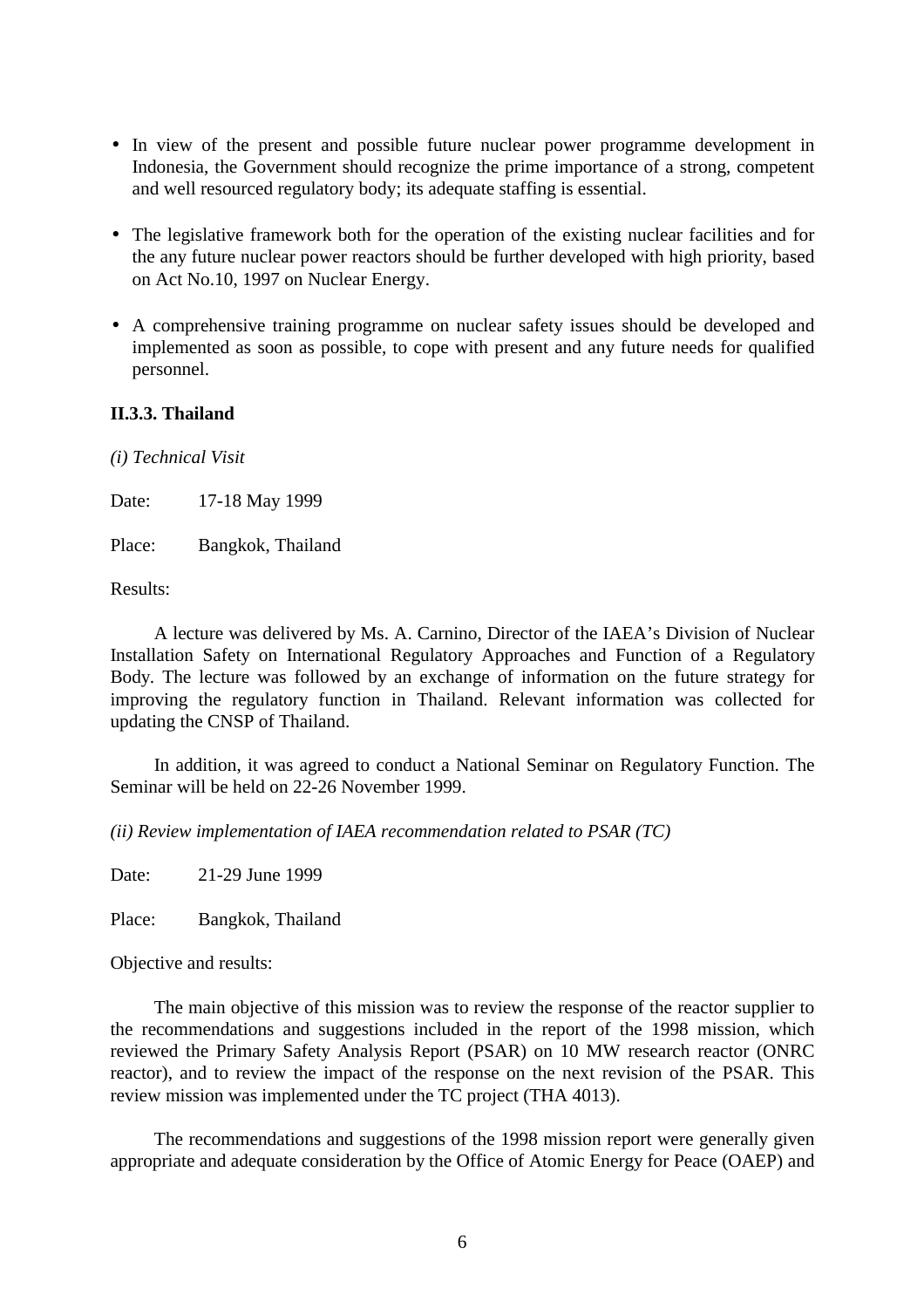reactor supplier. The mission provided only three key issues as recommendations and a number of suggestions to improve the quality and to facilitate further reviews of the PSAR.

## **II.3.4. Viet Nam**

## *(i) Pre-IRRT Mission for VINATOM*

Date: 17-21 May 1999

Place: Hanoi, Viet Nam

### Objective:

This mission was focused on the regulatory activities of the research reactor in Dalat and any future nuclear power plant option that may be chosen by Viet Nam. The main objective of the mission was to assist the Vietnamese regulatory body in its future developments when Viet Nam decide to embark on a nuclear programme. The task of the mission was to review Vietnamese regulatory body practices and to exchange information and experience with respect to the regulation of nuclear safety in the following specific areas: legislative and governmental responsibilities; authority, responsibilities and functions of the regulatory body; organization of the regulatory body; authorization process; review and assessment; inspection and enforcement; and development of regulations and guides.

### Results:

Discussion were far ranging covering the existing arrangements and future plans to adopt nuclear option, the whole scope of legal and governmental infrastructure, and the creation of an effective regulatory body. The IRRT mission realized that Viet Nam has taken the necessary steps in establishing an independent regulatory body by separating the regulatory body and promotional functions. Nevertheless, much further work needs to be done. The following priorities have been identified by the IRRT members:

- In view of the present and future nuclear programme in Viet Nam, the Government should recognize the prime importance of a strong, competent and well resourced regulatory body; its adequate staffing is essential.
- An adequate legislative framework, both for the operation of the Dalat research reactor and for any future power reactors, should be established as soon as possible, preferably development of a new "Atomic Act" and a subsequent set of legal documents.
- A comprehensive training programme at a national level concentrating on nuclear safety issues, should be developed and implemented as soon as possible, to cope with present and expected future needs of qualified personnel, utilizing all available internal and external resources.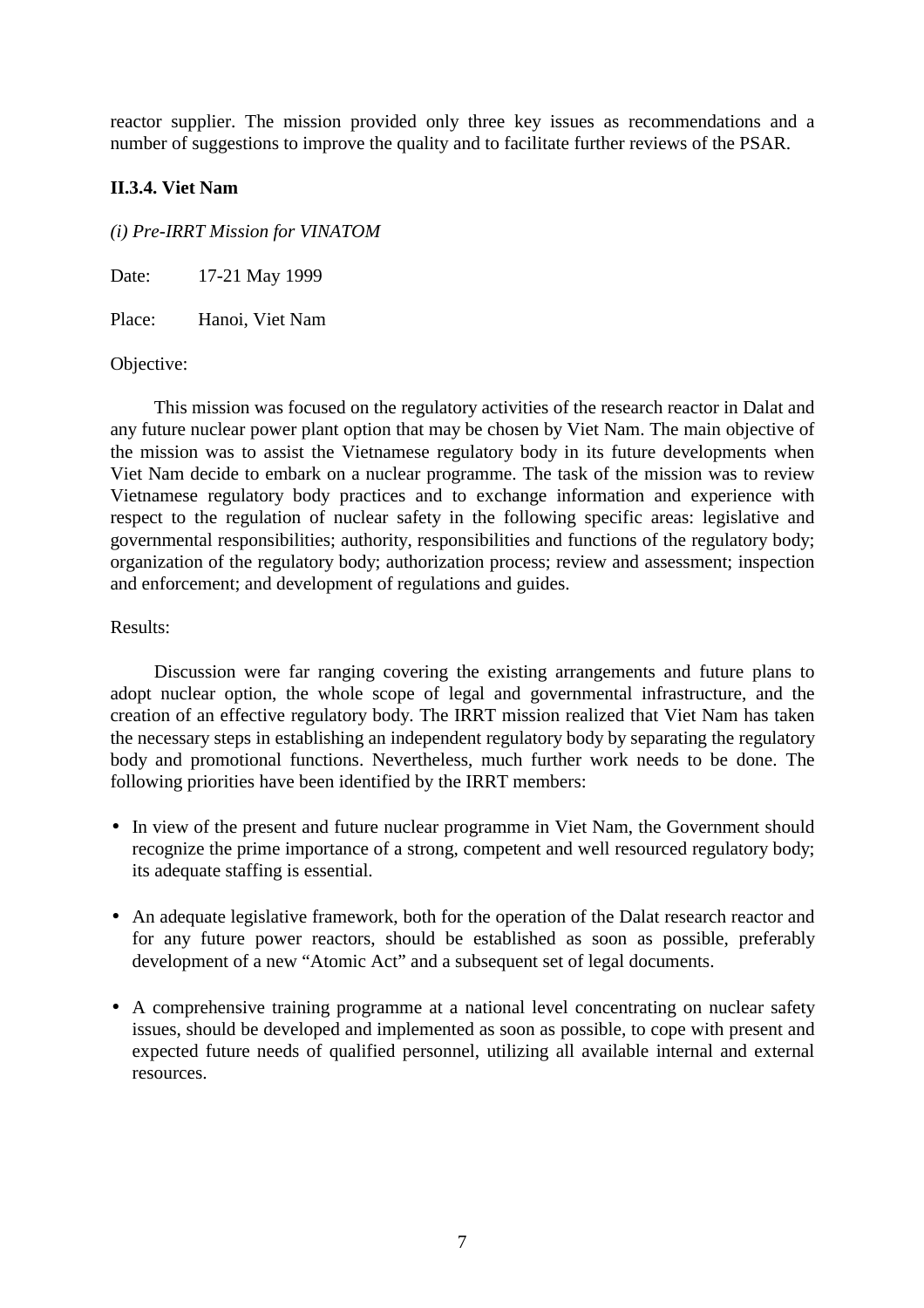#### **III. ACTIVITIES PLANNED IN 1999**

This section describes the activities planned for 1999 (October-December)

#### III.1. REGIONAL ACTIVITIES

#### **III.1.1. Training Workshop on the Safety of Research Reactors**

Date: 25 October-5 November, 1999

Place: Tokai-mura, Japan

Objective and contents:

The objective of this workshop is to provide training on the role and contents of the Safety Analysis Report for research reactors to participants who are involved in safety regulation. Twenty four participants from China, Indonesia, Malaysia, Philippines, Thailand and Vietnam will take part in the workshop. The workshop will consist of lectures, exercises and technical visits using the facilities of Japan's Atomic Energy Research Institute (JAERI).

### **III.1.2. Training Workshop on NPP Siting**

Date: Postponed to 2000

Place: Jakarta, Indonesia

Objective and contents:

The objective of this workshop, which will be hosted by BATAN, is to provide an overall treatment of issues related to nuclear power plant siting. This covers mainly aspects related to natural and man-induced external hazards, dispersion of radioactive effluents in the atmosphere and the hydrosphere, emergency preparedness feasibility considerations including the demographic conditions. A site study visit will be included.

The workshop will be attended by approximately 20 participants from the countries participating in the EBP.

### **III.1.3. Workshop on Nuclear Safety Information for Decision Makers**

Date: 29-30 November 1999

Place: Kuala Lumpur, Malaysia

Objective and contents:

Development of nuclear power is sometimes difficult for the public to accept as a result of lack of providing correct, adequate and timely information concerning nuclear safety. Especially providing information by Government officials is important during all phases of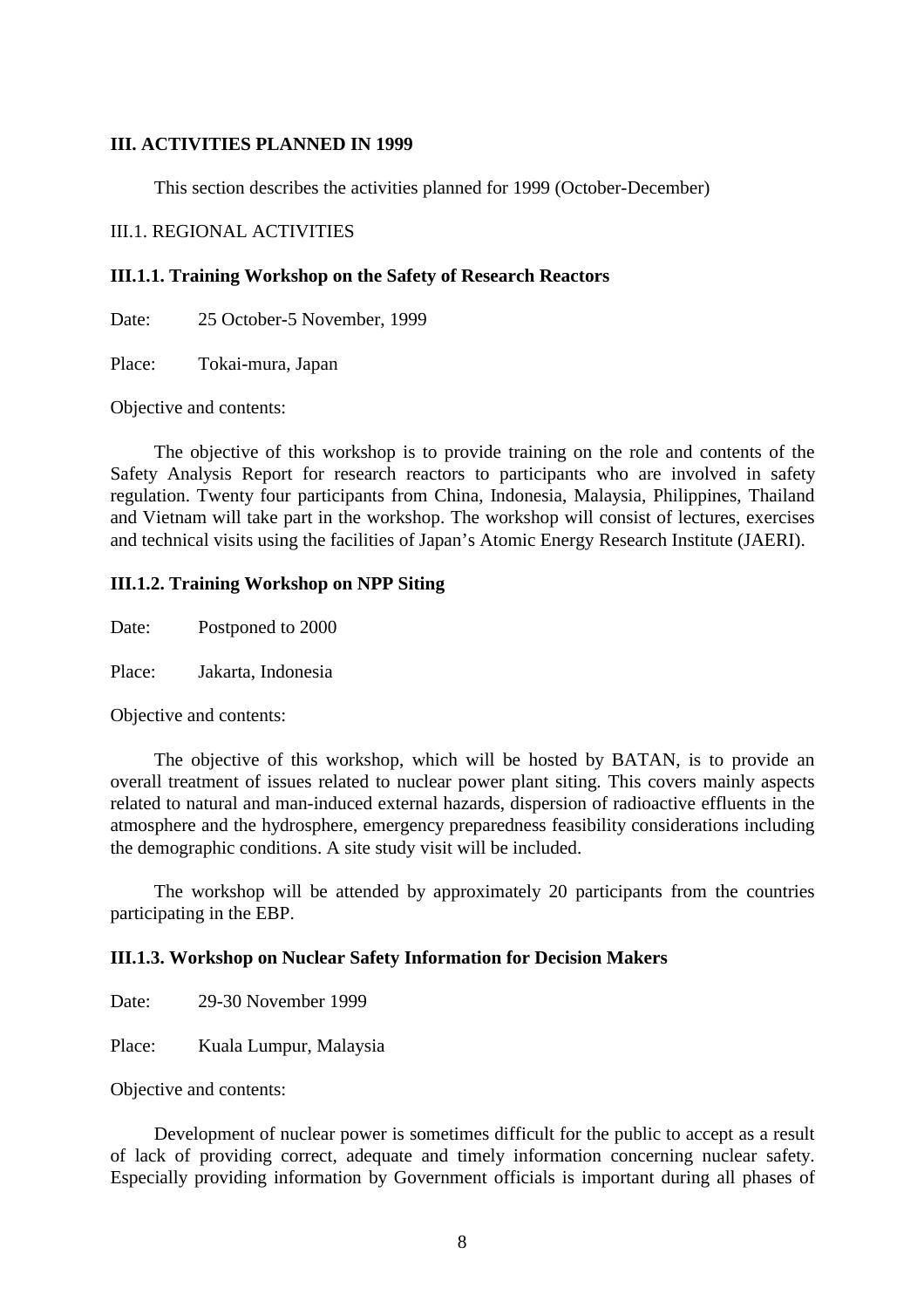nuclear facilities, from siting to operation. Government officials have to make effort to have a proactive, open and transparent attitude towards the public by providing information on all of the work carried out for ensuring nuclear safety. This activity will be hosted by Atomic Energy Licensing Board (AELB) of Malaysia.

The objective of the workshop is to provide decision makers with information and basic knowledge on nuclear safety, and to exchange experiences and identify issues in the field of nuclear safety communication with the public:

- what is nuclear safety;
- what are the Government's necessary commitments;
- what are the main issues in a specific country;
- how to implement public information and consultations;
- examples and experiences from other countries.

## III.2. NATIONAL ACTIVITIES

### **III.2.1. China**

*(i) Seminar on Living PSA and PSA Applications*

Date: 19-22 October 1999

Place: Beijing, China

Objective and contents:

The objective of this seminar is to discuss the current state of the art on application of results of Probabilistic Safety Assessment (PSA) to design, operation, and accident management of NPP. Participants will be professional staff members of the regulatory authorities, design and engineering consultants, NPP operators and utility organizations with previous knowledge in PSA.

*(ii) Experts' Mission on Emergency Action Levels of NPPs*

Date: Postponed to 2000

Place: Beijing, China

Objective and contents:

The objective of this experts' mission is to provide practical information on establishing or developing national and facility level emergency classification schemes for nuclear accidents; to provide practical information on the development and use of emergency entry conditions and emergency action levels in the schemes; and to develop and agree upon followup actions.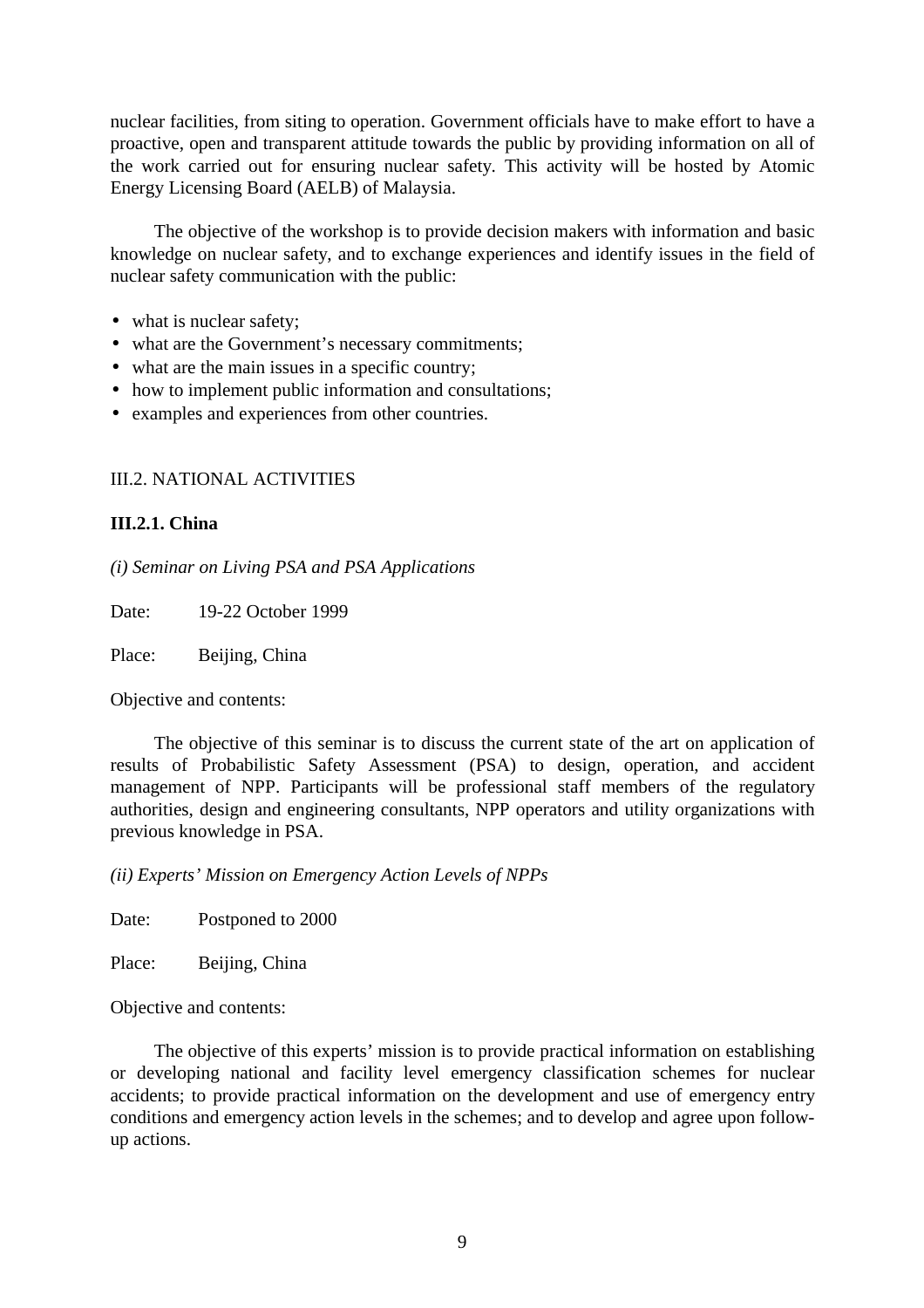*(iii) Experts' Mission to Review Selected Design Safety Aspects of the Lianyungang NPP*

Date: 15-30 November 1999

Place: Beijing, China

Objective and contents:

The objective of this experts' mission is to review the solutions adopted in the AES-91 design to address the safety issues previously identified for the WWER-1000/320 NPPs. The review will focus on selected aspects raised during the evaluations carried out by the Chinese specialists, and will consider the current international practice for advanced reactors of evolutionary design.

The experts' mission to review selected design safety aspects will be considered in two phases:

- The first phase covers three experts' groups which will peer review, in parallel, the design safety topics related to safety systems, components integrity and containment. It will be conducted from 15 to 19 November 1999.
- The second phase is to peer review design safety topics related to the fuel from 22 to 26 November 1999.

*(iv) Experts' Mission to Review the Lianyungang PSA*

Date: 22-30 November 1999

Place: Beijing, China

Objective and contents:

The objective of this experts' mission is to carry out a review of the preliminary Lianyungang Level 1 PSA for internal initiating events, with the purpose of assessing the adequacy of the treatment of important technological and methodological issues in the study. The experts will assess the results of any reviews of the Lianyungang PSA made by Chinese PSA experts, and will consider insights from PSAs for other advanced reactors of evolutionary designs.

The review will be performed according to the guidance provided in the IAEA TECDOC-832 "IPERS Guidelines for the International Peer Review Service" (second edition, 1995).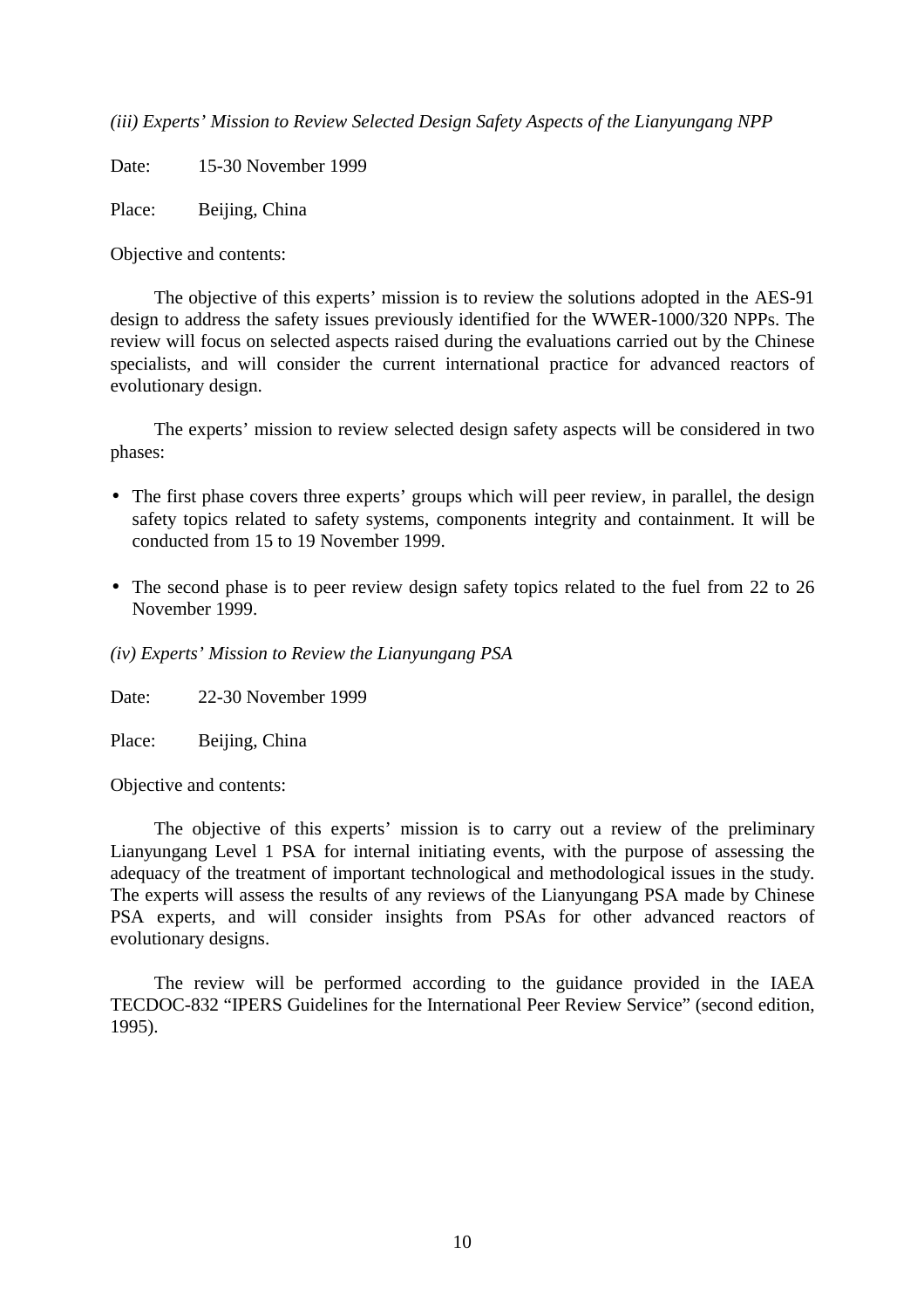*(v) Review Mission on Specific Design Considerations for the CEFR and Follow-up Mission*

Date: 29 November-9 December 1999

Place: Beijing, China

Objective and contents:

According to the request from NNSA, the following review items are included in the review mission for China's Experimental Fast Reactor (CEFR) to support NNSA's safety assessment:

Reactor shut down systems, siphon devices in sodium purification system, reactor vessel integrity, monitoring system for fuel failure and other seismic considerations. The mission will be composed of experts from Japan, France, UK and Germany. The national experiences will be introduced to NNSA.

A follow-up mission to the previous IAEA review mission carried out in November 1998 will be implemented.

### **III.2.2. Indonesia**

*(i) Experts' Mission on Improving SAR of Serpong MPRR in Indonesia*

Date: 29 November-3 December 1999

Place: Serpong, Indonesia

Objective and contents:

The main purpose of this experts' mission is to provide advice and assistance on how to improve the safety analysis report, through exchange of first-hand experience and knowledge between the faculties of BATAN and 30MW MPRR centre at Serpong in Indonesia, as a follow-up activities of INSARR mission carried out in 1998.

The experts' mission will review several areas related to improvement of the safety analysis report such as safety analysis, technical specification and other recommendations derived from the INSARR mission carried out in 1998. The mission team will be composed of four experts (2 Agency staff and 2 external experts).

*(ii) Experts' Mission to Review Emergency Preparedness with Respect to International Experience*

Date: 6-10 December 1999

Place: Jakarta, Indonesia

Objective and contents: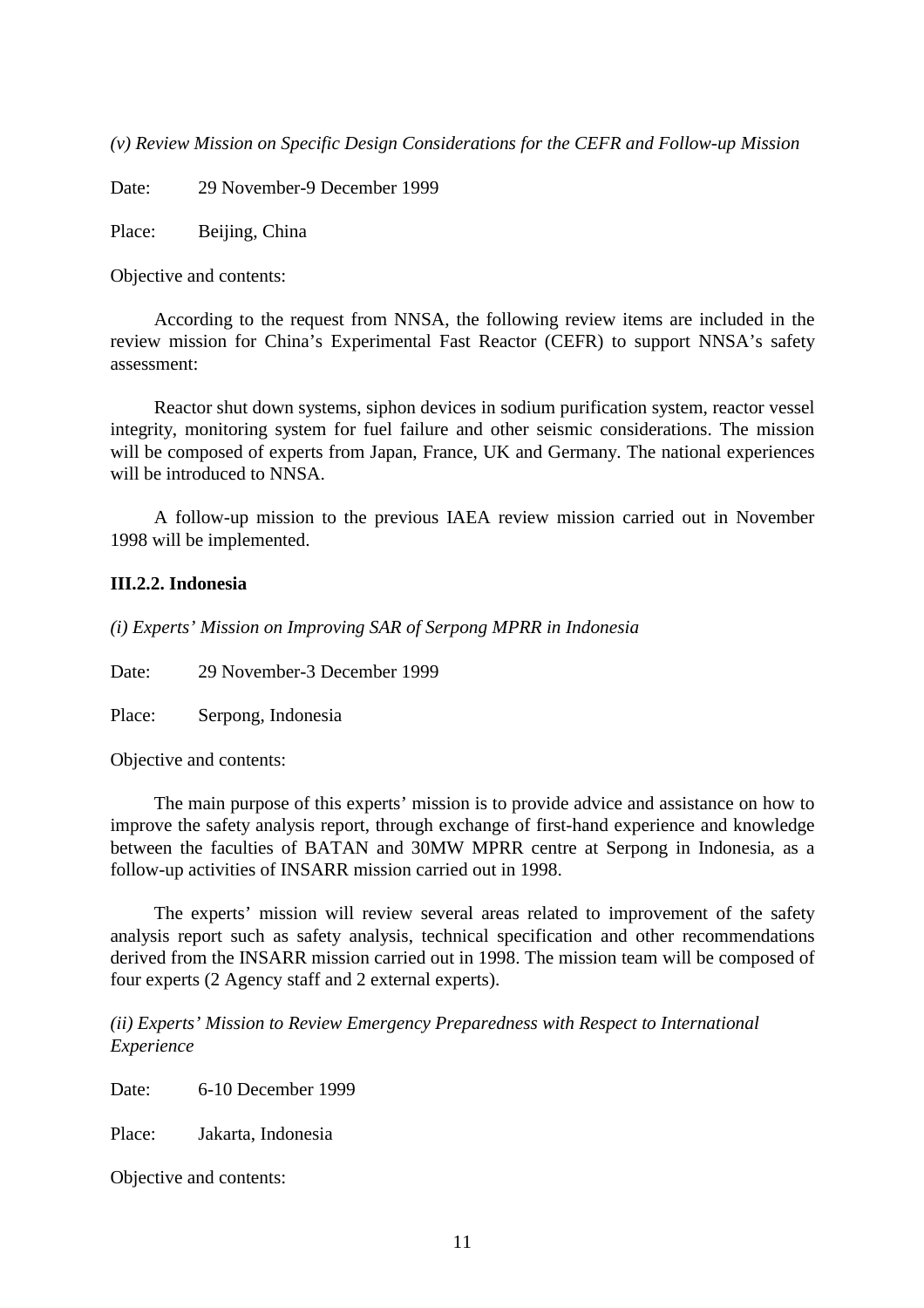The objective of this mission is to provide an independent assessment of the preparedness to respond to nuclear/radiological emergencies, to identify areas which should be improved to meet international standards, and to provide advice on ways improvements might be achieved.

## **III.2.3. Malaysia**

*(i) Experts' Mission to Review Organization of AELB*

Date: 8-12 November 1999

Place: Kuala Lumpur, Malaysia

Objective:

The objective of this experts' mission is to review Malaysia's regulatory body practices, and exchange information and experience with respect to the regulation of nuclear safety in the following specific areas: legislative and governmental responsibilities; authority, responsibilities and functions of the regulatory body; organization of the regulatory body; authorization process; review and assessment; inspection and enforcement; and development of regulations and guides.

### **III.2.4. Philippines**

No new activities are planned.

## **III.2.5. Thailand**

*(i) National Seminar on Regulatory Function*

Date: 22-26 November 1999

Place: Bangkok, Thailand

Objective and contents:

The objective of this seminar is to present international experiences in matters related to the establishment and functions of a nuclear regulatory body.

The contents of the seminar will include topics such as:

- Organization and staffing of the regulatory body;
- Licensing process and assessment;
- Inspection and enforcement;
- Development of regulations and guides;
- Safety culture;
- Emergency preparedness;